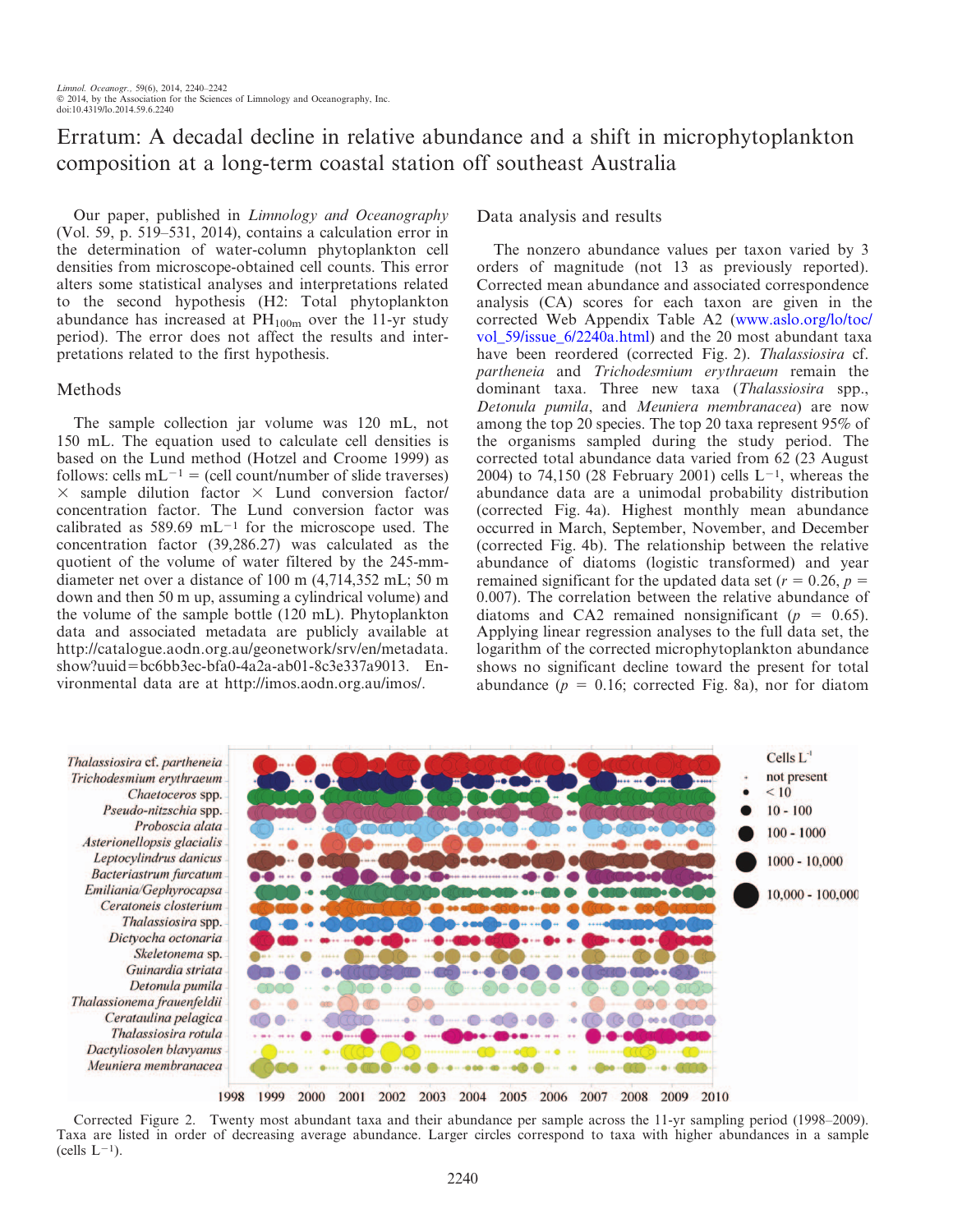

Corrected Figure 4. (a) Bars represent the empirical frequency distribution of log. (b) Average monthly abundance estimates showing peak cell densities occurred in March, September, November, and December. Whiskers represent 95% confidence intervals for the averages, which were generated using 10,000 bootstrap samples.

abundance ( $p = 0.78$ ; corrected Fig. 8b), but a significant decline for dinoflagellate abundance ( $r^2 = 0.13$ ,  $p = 0.0002$ ; corrected Fig. 8c). This corresponded to a 95% confidence interval for the rate of decline of 5.95% to 17.7%  $yr^{-1}$ (corrected Fig. 8c).

#### Discussion

The corrected abundance data vary by three orders of magnitude, which is comparable with other upwelling and coastal regions throughout the world (Zingone et al. 2010). Furthermore, peak cell densities occurred most commonly in March, September, November, and December (corrected Fig. 4b), consistent with previous, shorter-term studies carried out at this location (Ajani et al. 2001).

On the basis of the corrected data, our study continues to refute H2, revealing no significant increase in microphytoplankton at  $PH_{100m}$  over the past decade. It does, however, suggest a decline in dinoflagellates (statistically significant) toward the present (corrected Figure 8a–c). Two factors may contribute to these findings. First, given that diatoms are the most abundant microphytoplankton taxa at  $PH<sub>100m</sub>$ , and that they depend on silicate for growth, the lack of increase in abundance and a shift toward a smaller species, Thalassiosira cf. partheneia, may still be attributable to the long-term decline in silicate over the past few decades (Thompson et al. 2009).

References to a ''decline in biomass'' or a ''decline in diatom abundance'' should be amended to a ''decline in dinoflagellate abundance.'' A similar decline in dinoflagellate abundance was observed over a 50-yr time period by Hinder et al. (2012) in the North Sea, who linked this decline to increasing sea-surface temperature and wind. We consider our study short in comparison with the study of Hinder et al. (2012), and suggest that longer-term data collected at this location may elucidate such causal



Corrected Figure 8. Trends in total community abundance for (a) all phytoplankton, (b) diatoms, and (c) dinoflagellates. Line represents a least-squares regression model that was separately fitted to data where the correlation analysis indicated a significant ( $p$   $\leq$ 0.05) trend.